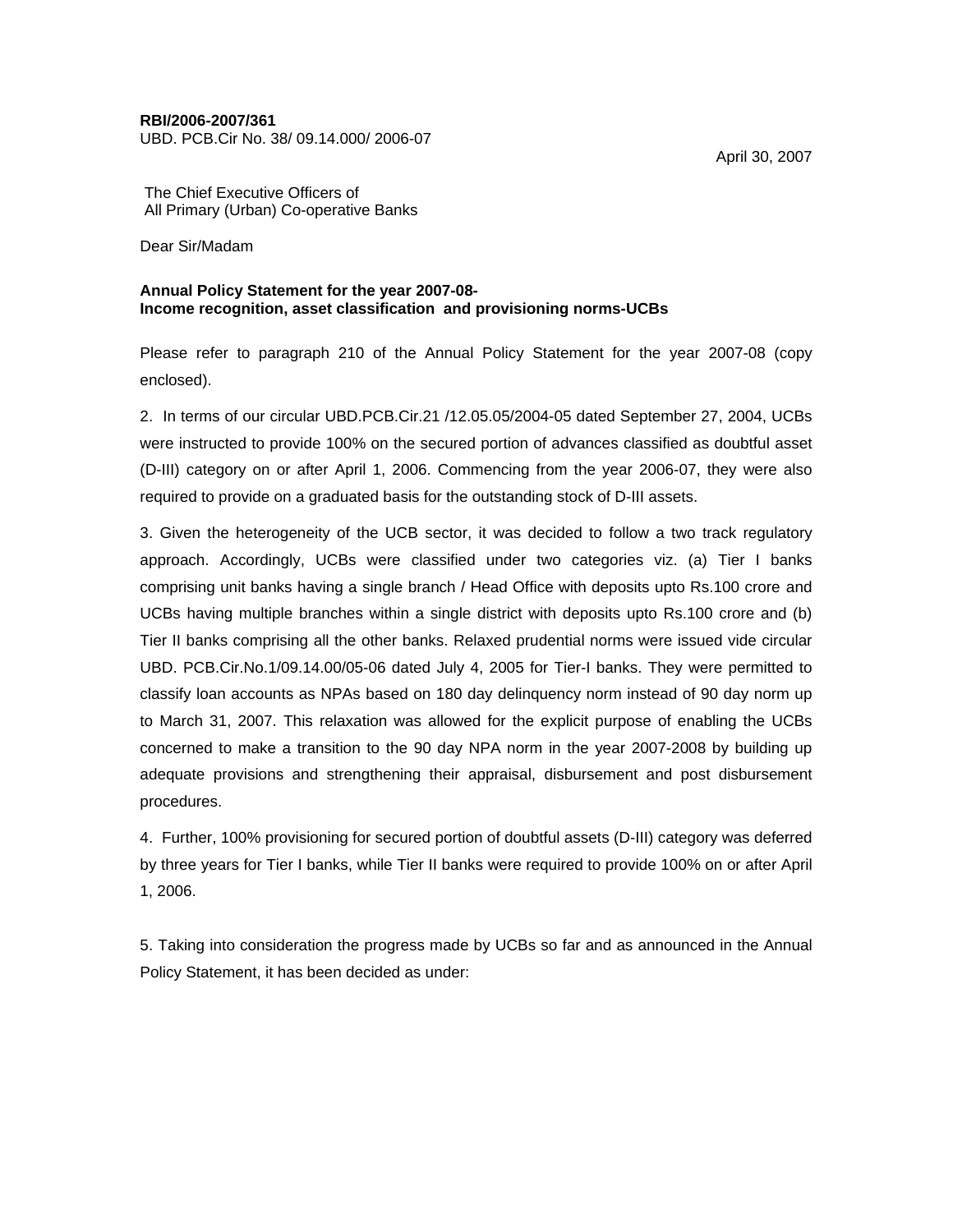### **a) Tier-I banks**

- (i) The 180 day loan delinquency norm for NPAs is extended by one more year i.e. up to March 31, 2008.
- *(ii)* The 12-month period for classification of a substandard asset in doubtful category will be effective from April 1, 2008*.*
- (iii) Further these banks would be required to provide 100% on the secured portion of D-III advances classified as doubtful more than three years on or after April 1, 2010.
- (iv) For the outstanding stock of D-III advances as on March 31, 2010, banks will be required to provide as under: 50% as on March 31, 2010 60% as on March 31, 2011 75% as on March 31, 2012 100% as on March 31, 2013

# **b) Tier-II banks**

- (i) 100% provisioning for advances classified as D-III (doubtful more than three years) will apply to those classified as such on or after April 1, 2007 instead of those so classified on or after April 1, 2006.
- (ii) Consequently, for the outstanding stock of D-III assets as on March 31, 2007, banks would be required to provide as under: 50% upto March 31, 2007 60% as on March 31, 2008 75% as on March 31, 2009 100% as on March 31, 2010
- 6. Please acknowledge receipt to our Regional Office concerned.

Yours faithfully,

(N.S Vishwanathan) Chief General Manager-in-Charge